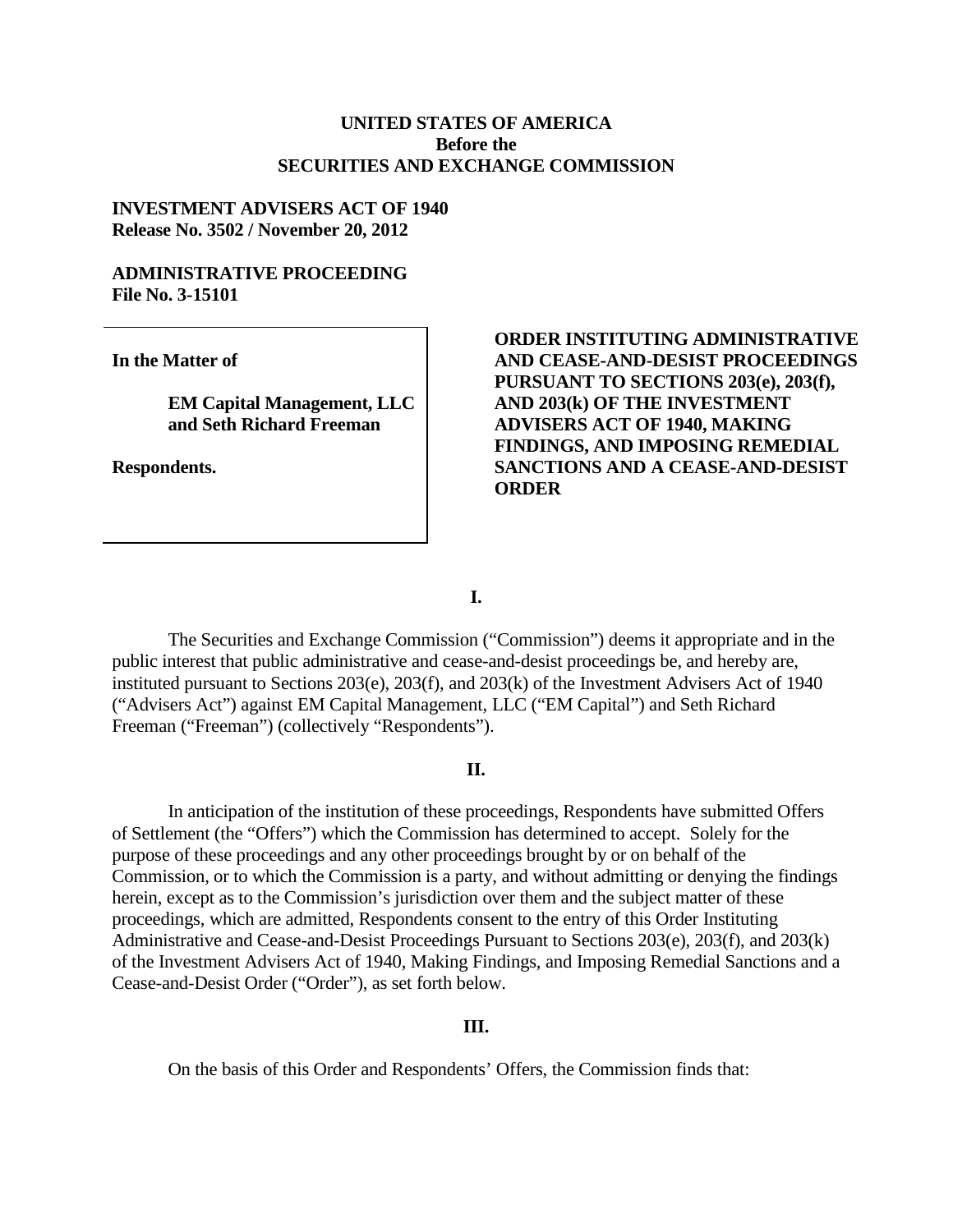#### **Summary**

From December 2010 to mid-2012, EM Capital, a registered investment adviser located in Moraga, California, and its principal Freeman failed to furnish required books and records upon request by the Commission's Investment Adviser/Investment Company examination staff. The requested records included financial statements, e-mails, and documents relating to EM Capital's management of the EM Capital India Gateway Fund, a mutual fund that primarily invested in Indian equities. The staff repeatedly asked EM Capital and Freeman to produce the required books and records, and Freeman repeatedly promised to do so, but ultimately did not fully comply until September 2012, months after the staff notified him that it was considering enforcement action against him and the firm. As a result, EM Capital violated and Freeman aided and abetted and caused EM Capital's violations of Section 204 of the Advisers Act and Rule 204-2 thereunder, which requires SEC-registered investment advisers to produce required books and records to the Commission's staff.

### **Respondents**

1. Respondent EM Capital Management, LLC is a registered investment adviser located in Moraga, California. As of June 2012, EM Capital reported assets under management of \$2 million in its Form ADV. During the relevant time, EM Capital served as the investment adviser to the EM Capital India Gateway Fund, a registered investment company and a series of the Northern Lights Fund Trust. Freeman is Chief Executive Officer and majority interest-holder of EM Capital.

2. Respondent Seth Richard Freeman, age 54, resides in Moraga, California and is Chief Executive Officer and majority interest-holder of EM Capital.

#### **Facts**

3. The Commission's national examination program conducts examinations of investment advisers and investment companies, broker-dealers, self-regulatory organizations, clearing agencies, and transfer agents to fulfill its mission of promoting compliance, preventing fraud, monitoring risk, and informing Commission policy. Verification of an investment adviser's books and records is a vital part of the examination process. In the Matter of The Barr Financial Group, Inc., Admin. Proc. No. 3-9918 (June 21, 2002) (Initial Decision). By not producing books and records and submitting to an examination, registered entities thwart the Commission's ability to enforce the securities laws and thereby ensure that clients are treated fairly. In re Amaroq Asset Management, LLC, Admin. Proc. No. 3-12822 (July 14, 2008) (Initial Decision).

4. In December 2010, the Commission's Investment Adviser/Investment Company examination staff sent an initial request for required books and records to EM Capital. After some delay, EM Capital produced some of the requested materials, but did not furnish certain key records such as the firm's financials. In January 2011, EM Capital's principal, Freeman, e-mailed the staff and stated that financials would be "provided in approximately three weeks as we are reviewing calendar 2009 and working on 2010 and intend to provide 2010." Freeman did not provide the 2009 or 2010 financial statements within three weeks as promised.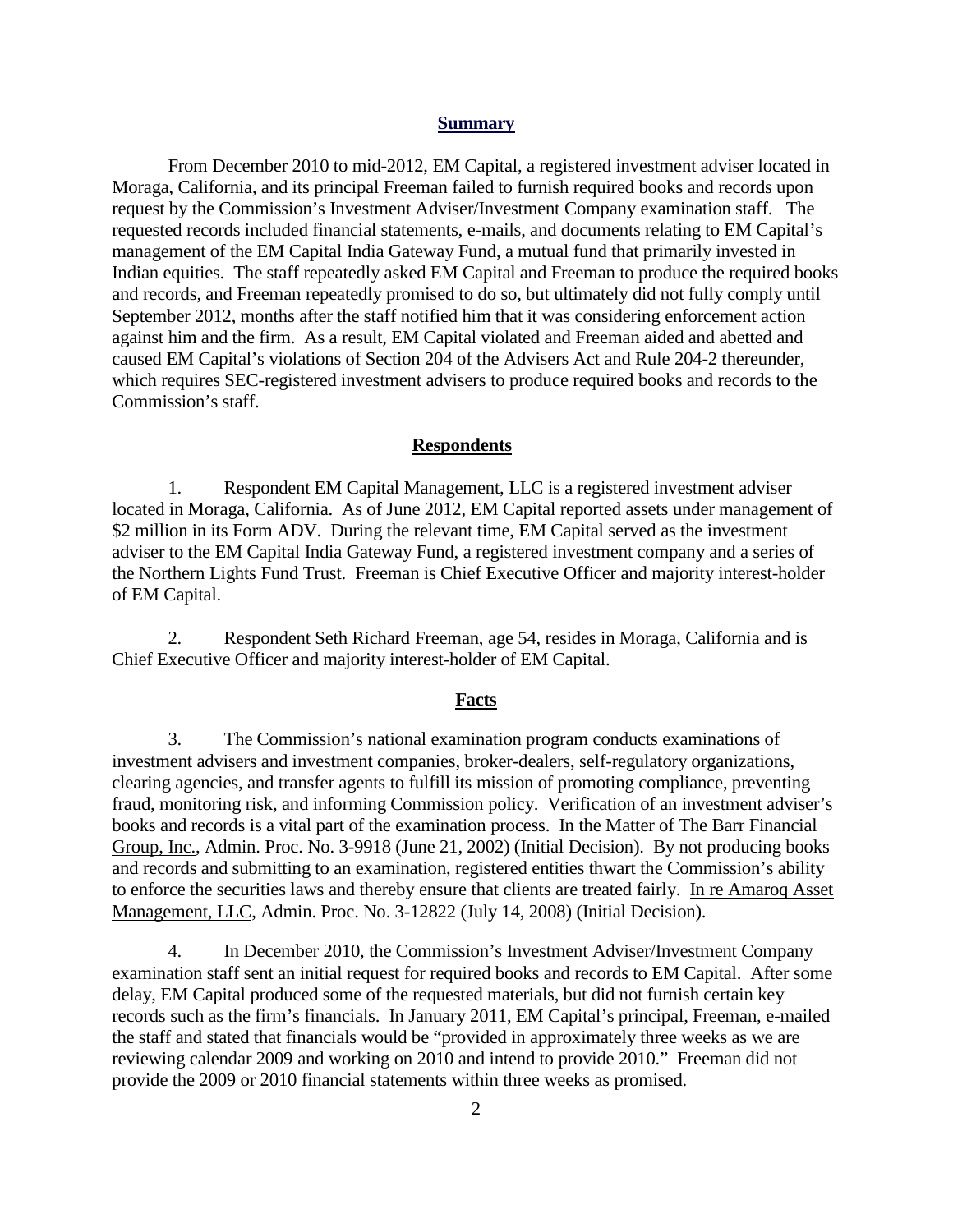5. In May 2011, when no financial statements were forthcoming, exam staff expanded the scope of its exam and provided Freeman with an expanded list of document requests. The staff explained that the expanded exam was in part the result of EM Capital's previous failure to furnish required books and records to the staff. Freeman produced some of the newly-requested material but still did not furnish the 2009 or 2010 financial statements. Freeman also did not furnish required books and records from several new categories requested by exam staff, including e-mail communication and documents related to EM Capital's management of the EM Capital India Gateway Fund.

6. After months of unsuccessful back-and-forth between Freeman and the exam staff, the Commission's Enforcement staff sent a document request for all outstanding items to EM Capital on July 27, 2011. As before, Freeman promised Commission staff that he would provide all of the requested information but did not fully comply. On May 29, 2012, Commission Enforcement staff sent Freeman a Wells notice indicating the staff intended to recommend that the Commission bring enforcement action against EM Capital and Freeman alleging that the Respondents failed to furnish required books and records to members of the Commission's examination staff. Freeman produced the last of the requested documents in September 2012.

## **Violations**

7. As a result of the conduct described above, EM Capital willfully<sup>[1](#page-2-0)</sup> violated Section 204 of the Advisers Act and Rules 204-2(a)(1), (2), and (6) thereunder. Section 204 of the Advisers Act requires investment advisers to make and keep certain records and furnish copies thereof, and to make and disseminate such reports as the Commission, by rule, may prescribe as necessary or appropriate in the public interest or for the protection of investors. Section 204 specifies that all records of investment advisers are subject to examination by representatives of the Commission. Rule 204-2 provides that investment advisers registered or required to be registered shall furnish on request true, accurate and current copies of various specific categories of books and records, including:

> • A journal or journals, including cash receipts and disbursements, records, and any other records of original entry forming the basis of entries in any ledger;

• General and auxiliary ledgers (or other comparable records) reflecting asset, liability, reserve, capital, income and expense accounts; and

• All trial balances, financial statements, and internal audit working papers relating to the business of such investment adviser.

EM Capital failed to furnish these records for its advisory business.

8. As a result of the conduct described above, Freeman willfully aided and abetted and caused EM Capital's violations of Section 204 of the Advisers Act and Rule 204-2 thereunder.

<span id="page-2-0"></span><sup>|&</sup>lt;br>|<br>|  $^1$  A willful violation of the securities laws means merely "that the person charged with the duty knows what he is doing.'" *Wonsover v. SEC*, 205 F.3d 408, 414 (D.C. Cir. 2000) (quoting *Hughes v. SEC*, 174 F.2d 969, 977 (D.C. Cir. 1949)).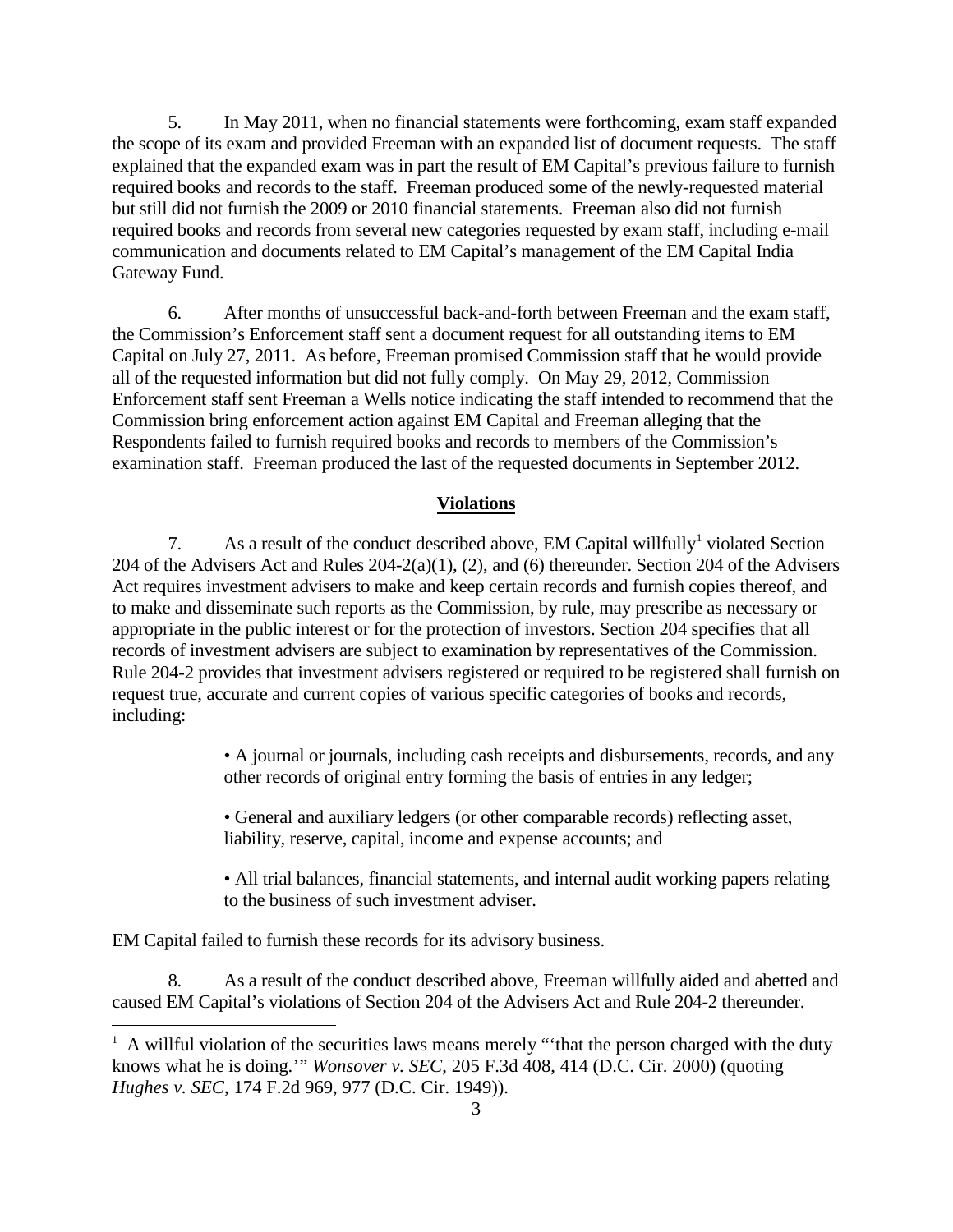In view of the foregoing, the Commission deems it appropriate and in the public interest to impose the sanctions agreed to in Respondents' Offers.

Accordingly, pursuant to Sections 203(e), 203(f), and 203(k) of the Advisers Act, it is hereby ORDERED that:

A. Respondents EM Capital and Freeman cease and desist from committing or causing any violations and any future violations of Section 204 of the Advisers Act and Rule 204-2 promulgated thereunder.

B. Respondents EM Capital and Freeman are censured.

C. Respondents EM Capital and Freeman shall, within 30 days of the entry of this Order, jointly and severally pay a civil money penalty in the amount of \$20,000.00 to the United States Treasury*.* If timely payment is not made, additional interest shall accrue pursuant to 31 U.S.C. 3717. Payment must be made in one of the following ways:

(1) Respondents may transmit payment electronically to the Commission, which will provide detailed ACH transfer/Fedwire instructions upon request;

(2) Respondents may make direct payment from a bank account via Pay.gov through the SEC website at http://www.sec.gov/about/offices/ofm.htm; or

(3) Respondents may pay by certified check, bank cashier's check, or United States postal money order, made payable to the Securities and Exchange Commission and handdelivered or mailed to:

Enterprise Services Center Accounts Receivable Branch HQ Bldg., Room 181, AMZ-341 6500 South MacArthur Boulevard Oklahoma City, OK 73169

Payments by check or money order must be accompanied by a cover letter identifying EM Capital and Freeman as Respondents in these proceedings, and the file number of these proceedings; a copy of the cover letter and check or money order must be sent to Marshall S.